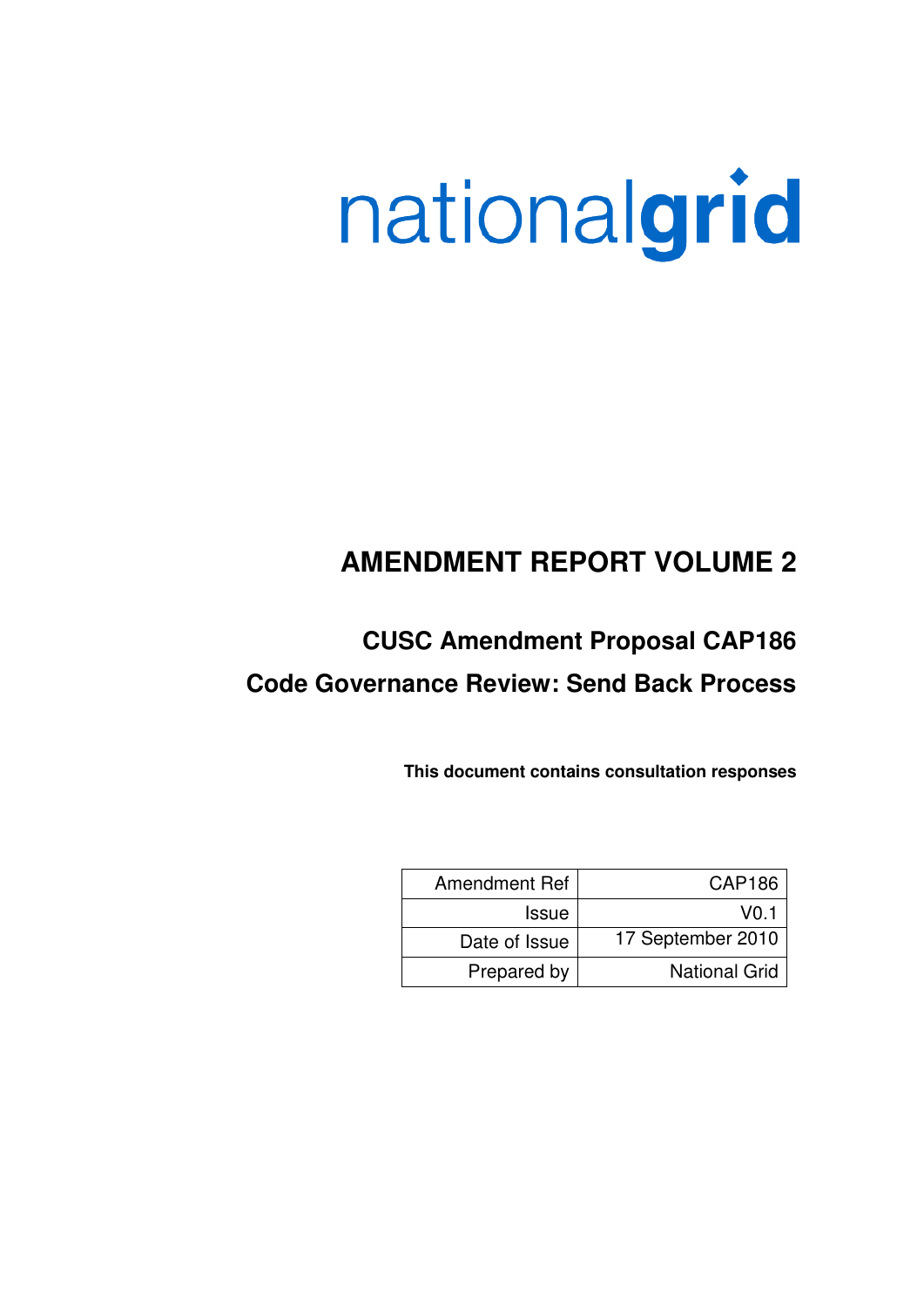## **ANNEX 1 - REPRESENTATIONS RECEIVED DURING CONSULTATION**

This Annex includes copies of any representations received following circulation of the Consultation Document (circulated on 14/07/2010, requesting comments by close of business on 05/08/2010).

Representations were received from the following parties:

| No. | Company                                                                                                                                                                   | <b>File Number</b> |
|-----|---------------------------------------------------------------------------------------------------------------------------------------------------------------------------|--------------------|
|     | Scottish and Southern Energy                                                                                                                                              | CAP186-CR-01       |
| 2   | <b>EDF Energy</b>                                                                                                                                                         | CAP186-CR-02       |
| 3   | ScottishPowers's Energy Wholesale Business which includes<br>ScottishPower Generation Ltd, Scottish Power Energy<br>Management Ltd and ScottishPower Renewable Energy Ltd | CAP186-CR-03       |
|     | Drax Power Limited                                                                                                                                                        | CAP186-CR-04       |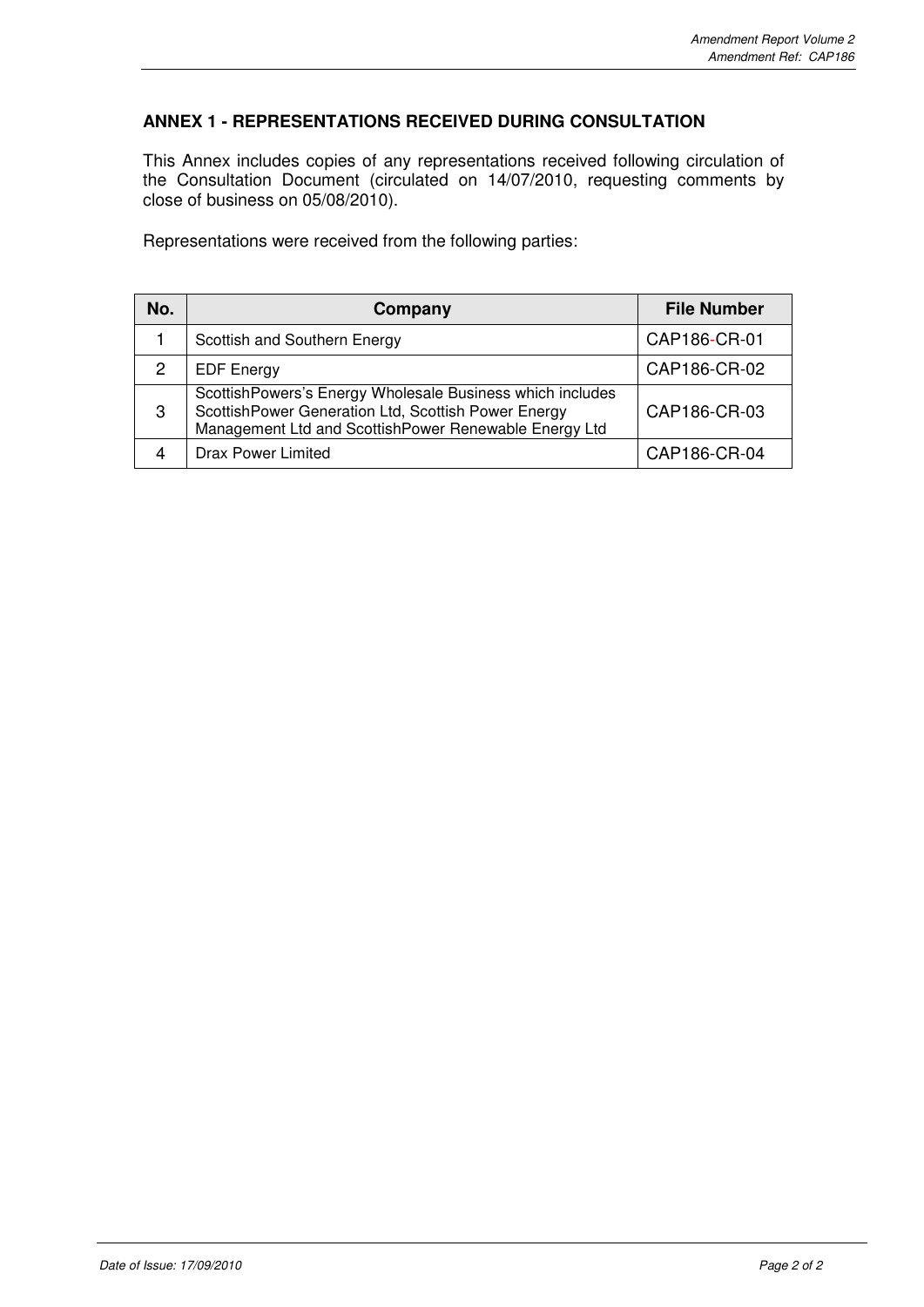**From:** garth.graham@sse.com **Sent:** 03 August 2010 14:00 **To:** Virk, Bali **Cc:** .Box.Cusc.Team **Subject:** Re: CAP186 and CAP187 Consultation Documents Dear Sirs,

This response is sent on behalf of Scottish and Southern Energy, Southern Electric, Airtricity Developments (Scotland) Limited, Airtricity Developments (UK) Limited, Clyde Wind Farm (Scotland) Limited, Dalswinton Wind Farm (Scotland) Limited, Greenock Wind Farm (Scotland) Limited, Griffin Wind Farm Limited, Keadby Developments Limited, Keadby Generation Limited, Medway Power Limited, Minsca Wind Farm (Scotland) Limited, Slough Energy Supplies Limited, SSE (Ireland) Limited, SSE Energy Limited and SSE Generation Limited.

In relation to the Consultation Document associated with CUSC Amendment Proposal CAP186 "Code Governance Review: Send Back Process" (contained within your email of 14th July 2010) we wish to make the following comments.

We note that the CAP186 Amendment Proposal is part of a series of proposals raised by National Grid to implement the Final Proposals of the wider Code Governance Review which was initiated by Ofgem in November 2007 and taken forward for implementation via the Transmission Licence changes in July 2010

We are also mindful that the 'Description of the Proposed Amendment' (and paragraph 3.3 of the consultation document) states that CAP186:-

"...would enable the Authority to send back an Amendment Report to the Amendments Panel in circumstances where the Authority considers that it is unable to form a decision based on the content of the report. It is judged that the 'send back' provisions will provide an effective safeguard against the Authority being placed in a position where it is unable to approve a proposal owing to deficiencies in the report such as an insufficient assessment, incorrect legal texts or other technical issues. The Authority can then specify the action that it believes is required in order to make the report complete."

We agree with this principle.

It appears to us to correctly reflects the P198 Judicial Review Judgement (Teesside and Others v The Authority, 25thJune 2008), in particular the statement in paragraph 66\*, namely that in exercising the power to 'Send Back' the Authority will need to:-

#### i) act reasonably; and

ii) be limited to addressing deficiencies ("such as an insufficient assessment, incorrect legal texts or other technical issues") in the Amendment Report.

Thus the CAP186 'Send Back' power would not, for example, "....enable the Authority to set, for policy reasons, a different implementation date, or to sit upon a Modification Report for years and then seek to restart the exercise by a purported variation of the timetable set in the Report". It would also not "...enable the Authority to vary the Panel's timetable set in the Modification Report for any reason that seemed appropriate to the Authority".

In terms of the direction issued by the Authority to the Panel, we note the comments (in the description of CAP186) that "The Panel considers the Authority's direction at its next meeting and makes a decision on the course of action required and the timetable to which it must work to, as agreed by Ofgem" and that "The course of action will depend on Ofgem's direction. If the direction is detailed and gives specific steps and timescales, the Panel will follow this and take actions as appropriate."

However, in considering the direction the Panel will need to be mindful, amongst other things, of (i) whether the direction is reasonable (for example, has sufficient time been allowed to undertake the tasks required by the Authority) and (ii) paragraph 83\* of the P198 Judicial Review Judgement including, in particular, the comment about remitting "...the matter to the Panel for complete reconsideration". If, for example, insufficient time is allowed (to complete the required tasks) and / or complete reconsideration (if required) is not permitted then, in this unlikely situation, perhaps the Panel might wish to seek external legal advice on how to proceed.

In addition to the comments above, the previous comments we provided regarding CAP179 should also be taken into consideration as there is a lot of commonality between CAP179 and CAP186 as regards the exercising of powers by the Authority.

In light of the above, and being mindful of the points detailed in paragraph 6.1, we agree with the Proposer's assessment that CAP186 would better facilitate CUSC Applicable Objective (a).

file://C:\Documents and Settings\emma.clark\Local Settings\Temporary Internet Files\OLK... 11/08/2010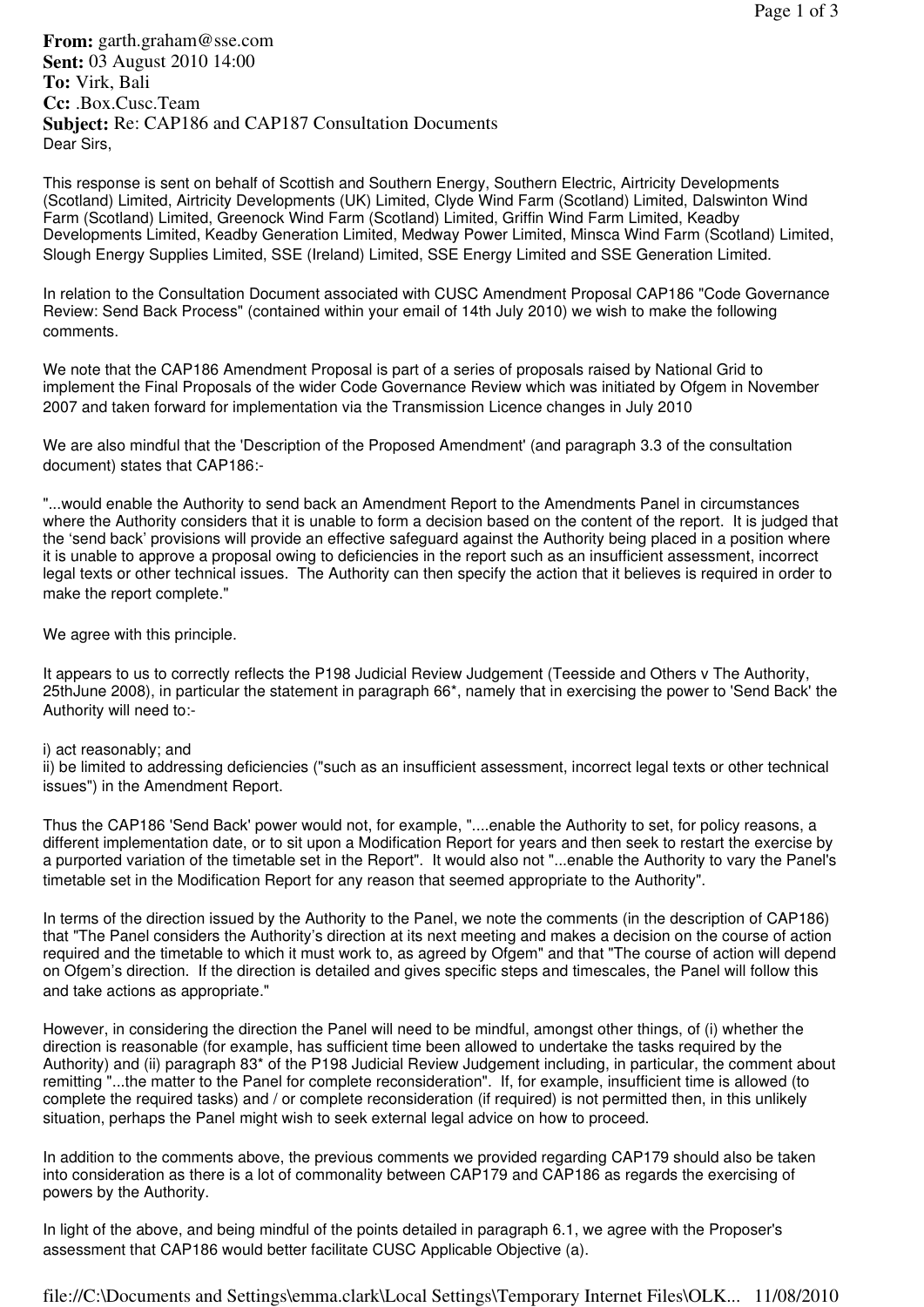Finally, there appears to be a typographical error in 8.20.9 (a) and (b) of the Appendix 1 where the 'normal' text is in bold and the two defined terms ("Proposed Amendment" in (a) and "Amendment Report" in (b)) are not.

Yours faithfully

Garth Graham Electricity Market Development Manager, SSE

\* P198 Judicial Review Teesside and Others v The Authority June 2008 - Paragraph 66.

"I would also observe that the adjunctive power needed for the purpose would not be a wide ranging one, so as to enable the Authority to vary the Panel's timetable set in the Modification Report for any reason that seemed appropriate to the Authority. It would be a limited power to vary, solely so that the Authority could take a decision within a reasonable time in the light of the circumstances that had arisen following receipt of the Modification Report. It would not be a power that would enable the Authority to set, for policy reasons, a different implementation date, or to sit upon a Modification Report for years and then seek to restart the exercise by a purported variation of the timetable set in the Report. "

\* P198 Judicial Review Teesside and Others v The Authority June 2008 - Paragraph 83.

"The justification for a Proposed Modification put forward by the Panel might be dependent upon a very time sensitive analysis of costs and benefits, and the Panel timetable for implementation might accordingly be tailored to that time sensitive analysis. If for any reason there were then a long delay before the Authority could take a final decision, a question might arise whether the Authority was in substance and reality considering the same modification as had been submitted by the Panel, or was considering an altogether different modification, putatively predicated on a cost benefit analysis that the Panel did not, and could not have, evaluated. In such circumstances a power to remit the matter to the Panel for complete reconsideration, rather than a power in the Authority to change the timetable for implementation of what had in substance become by lapse of time a different modification, might better preserve the institutional balance between the Panel and the Authority and better serve the objectives of the BSC."

| From:    | "Virk, Bali" <bali.virk@uk.ngrid.com></bali.virk@uk.ngrid.com> |
|----------|----------------------------------------------------------------|
| To:      |                                                                |
| Date:    | 14/07/2010 11:12                                               |
| Subject: | CAP186 and CAP187 Consultation Documents                       |

#### Dear CUSC Parties

At the special CUSC Amendments Panel meeting on the 9<sup>th</sup> July 2010 the CUSC Amendments Panel agreed for the following Code Governance Review Amendment Proposals to proceed to the consultation phase:

- CAP186 Code Governance Review: Send Back Process
- CAP187 Code Governance Review: Environmental Assessment and the Relevant Objectives

The closing date for responses for the above consultations is 5<sup>th</sup> August at 5.00pm, please send your responses to cusc.team@uk.ngrid.com

CAP186 and CAP187 consultation documents will be available at http://www.nationalgrid.com/uk/Electricity/Codes/systemcode/amendments/currentamendmentproposals/ later today.

#### Regards

file://C:\Documents and Settings\emma.clark\Local Settings\Temporary Internet Files\OLK... 11/08/2010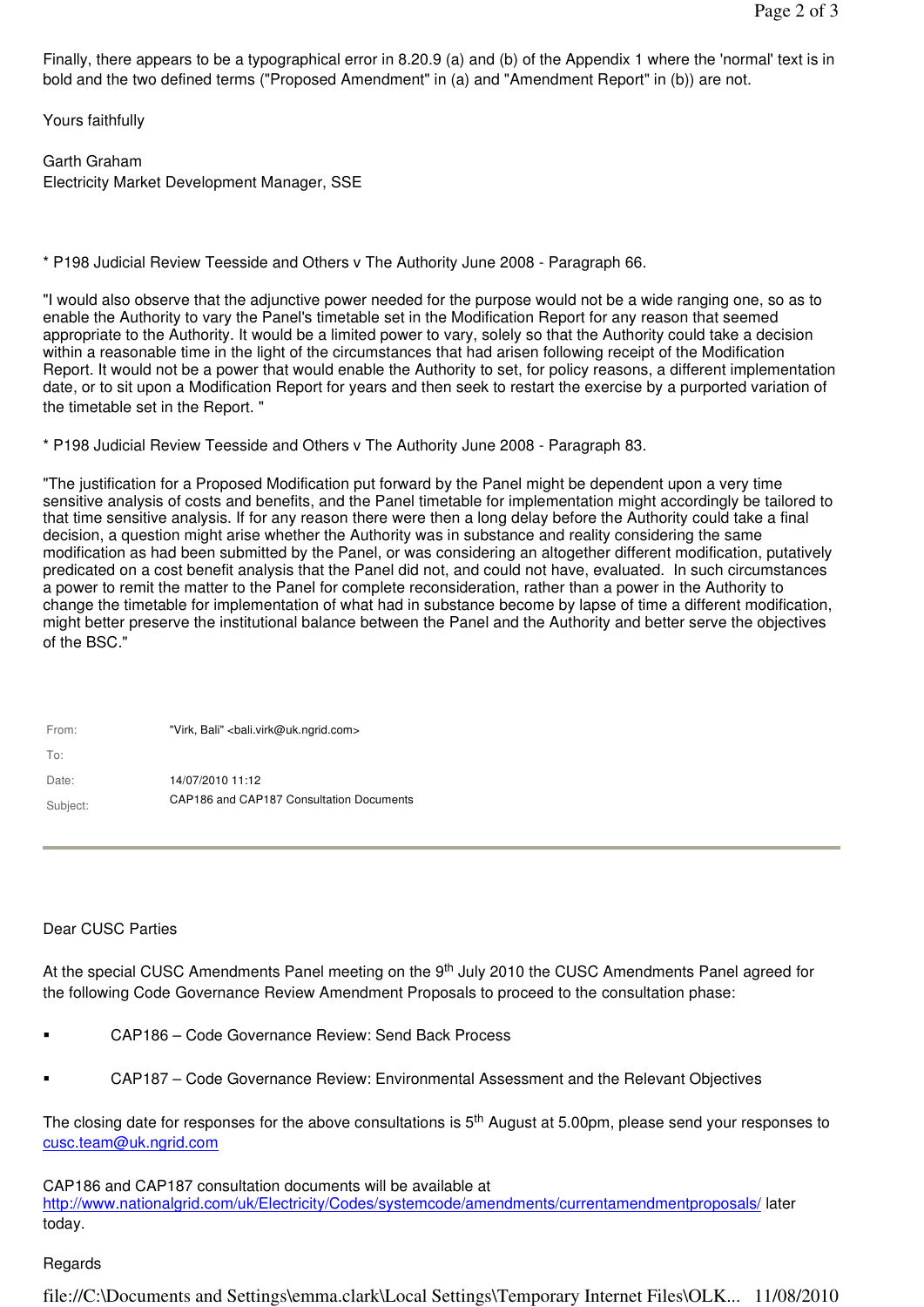

# **CUSC Team**

5 August 2010

## **CUSC Amendment Proposal CAP186: Code Governance Review – Send Back Process**

We agree that CAP186 would better facilitate CUSC Applicable Objective (a) and our further comments are as follows:

We note that CAP186 has been proposed due to the new licence condition C10 text in National Grid's Transmission Licence, recently formulated by Ofgem as part of its Code Governance Review, and implemented with effect from 5 July 2010.

We note that C10 requires a "Send Back Process" to enable the Authority to send back an Amendment Report to the CUSC Panel in circumstances where the Authority considers that it is unable to form a decision based on the content of the report. The Authority, in doing so, can specify the action that it believes is required in order to make the report complete (for example, the undertaking of fresh analysis, requiring improvements to the legal text , requiring re-drafting in relation to the mod or FMR, or to account for a radical change in the external environment since the FMR was issued).

CAP186 proposes changes to the CUSC in order to incorporate the following parts of the process:

Firstly, following submission of a final Amendment Report to the Authority, the Authority may send back the Report if it is unable to form an opinion, and may issue a direction to the panel specifying the steps, revision, analysis or information it requires in order to form an opinion. To avoid "timing out" issues, it will be very important for the Authority to use send-back in sufficient time for the Panel, the code administrator and industry to complete the required process before the last decision-by date as per the "original" final modification report.

EDF Energy believes that there would be significant issues with CAP186 if send-back occurred at a very late stage. In practice decision-by dates rarely arise in the existing CUSC modification process. This may change in regard to charging modifications which will be part of the CUSC from January 2011. We note that Ofgem can request additional, later implementation dates from the relevant Panel as part of the send-back process, although again, this should not be left too late.

Secondly, the Panel will consider the Authority's direction at its next meeting and will make a decision on the course of action. If Ofgem's send-back "Direction" is detailed and



EDF Energy 40 Grosvenor Place, Victoria London SW1X 7EN Tel +44 (0) 020 7752 2200

#### edfenergy.com

EDF Energy plc. Registered in England and Wales. Registered No. 2366852. Registered office: 40 Grosvenor Place, Victoria, London SW1X 7EN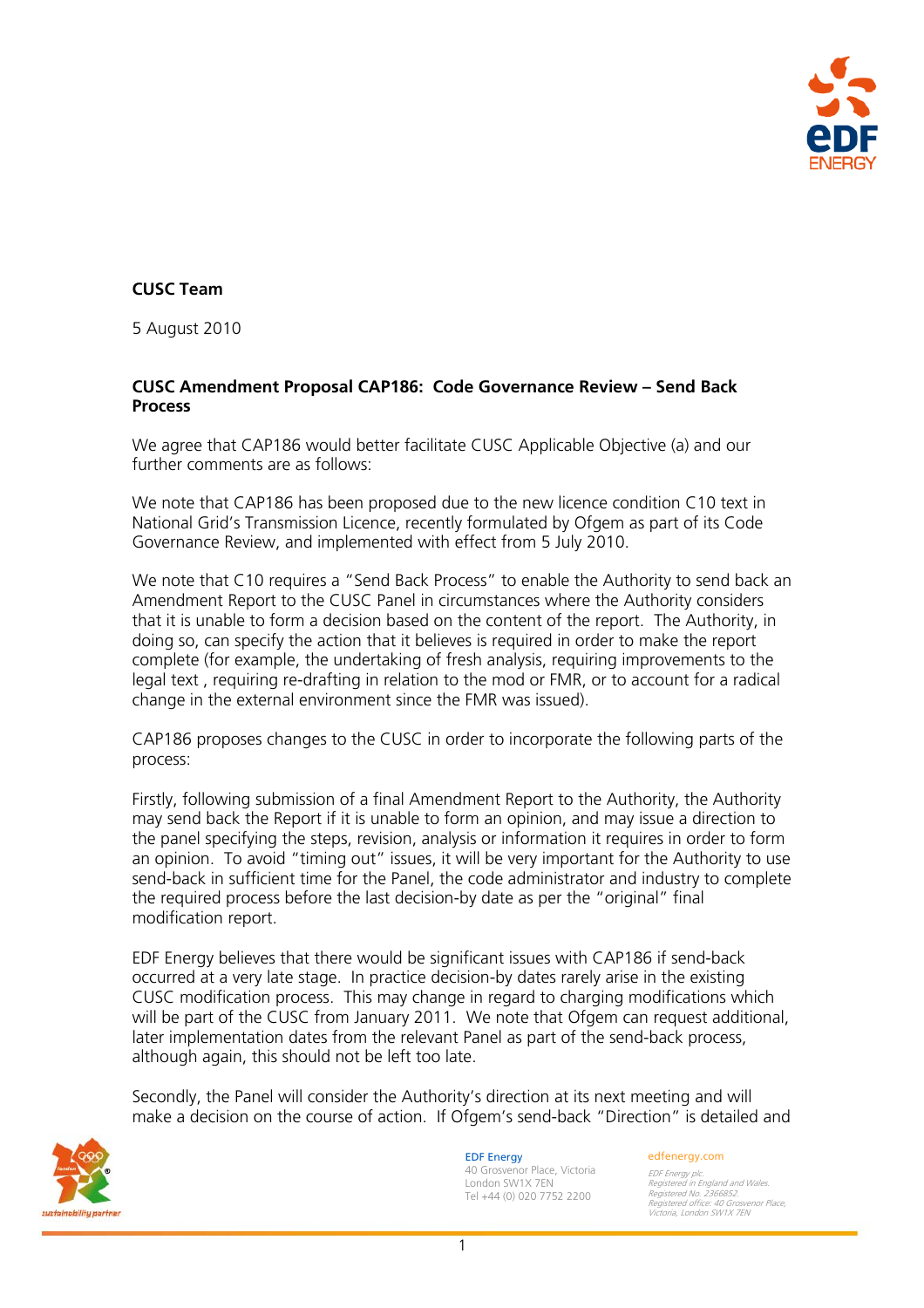

gives specific steps and timescales, the Panel will, insofar as it is able, follow this and take actions as appropriate. If the Direction is not detailed, EDF Energy believes the Panel will be required to make their own recommendations in terms of the next steps and timescales.

Finally, once the necessary changes have been made to the Report, the Panel will retake the Panel Recommendation Vote and the Report will be re-submitted to the Authority. It is intended by Ofgem that this new process will provide an effective safeguard against the Authority being placed in a position where it is unable to approve a proposal due to deficiencies in the report, such as an insufficient assessment or inaccurate legal text.

EDF Energy is supportive of the proposed approach in CAP186 to giving effect to the new licence condition, and we have no alternative amendment to suggest.

We agree that CAP186 would better facilitate CUSC Applicable Objective (a) - the efficient discharge by the Licensee of the obligations imposed upon it by the act and the Transmission Licence – specifically, with regard to the relevant obligation under standard condition C10 of the licence.

Yours sincerely

**Rob Rome Head of Trading and Transmission Arrangements**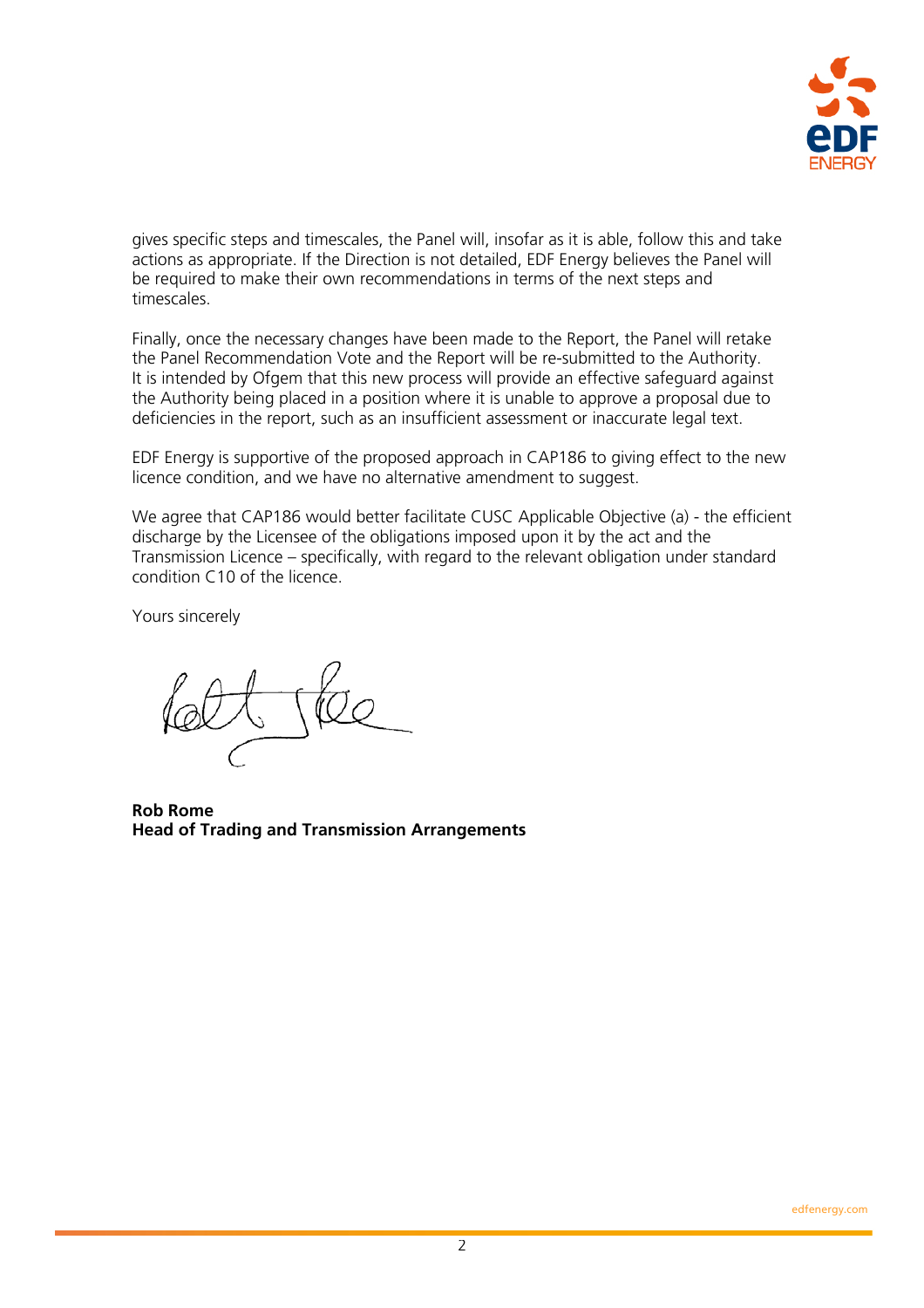

Amendments Panel Secretary Electricity Codes National Grid National Grid House Warwick Technology Park Gallows Hill **Warwick** CV34 6DA

**Ref** CAP186 **Date** 20<sup>th</sup> July 2010

**Tel No**. 01355 35 2699 Email: sp**\_electricity.spoc@accenture.com**

### **CUSC Amendment Proposal CAP186**

Thank you for the opportunity to comment on the Consultation for Amendment Proposal CAP180. This response is submitted on behalf of ScottishPower's Energy Wholesale Business which includes ScottishPower Generation Ltd, ScottishPower Energy Management Ltd and ScottishPower Renewable Energy Ltd.

ScottishPower are generally supportive of any measures which increase the efficiency of Industry Governance, however we have some concerns with the provisions of this change. The proposal would allow the Authority to send a change back to the CUSC Panel where it felt that it required further information before it could form a decision on the change proposal. CUSC changes can have a material impact on the economics of generation investment decisions. Anything which potentially increases the level of uncertainty over when (and indeed if) a change may be decided upon may lead to an unwillingness on the part of investors to commit to future projects at a time when significant investment is required in both low carbon generation and replacement of existing thermal plant. In theory such a change could go round and round in circles for months or even years without reaching a decision. That level of regulatory uncertainty can only be damaging to the market. The process needs a limitation on the decision making timescales (preferably a limit on the number of times a change can be sent back).

We would hope that this process would be the exception rather than the rule. It is much more preferable that the Authority ensure suitably qualified representatives are actively engaged in the change process from the start, resulting in an appropriate level of analysis detailed in the report to the Authority from the outset.

I hope you find these comments useful. Should you have any queries on the points raised, please feel free to contact us.

Yours sincerely

Gary Henderson



.

For and on behalf of: ScottishPower's Energy Wholesale Business which includes ScottishPower Generation Ltd, ScottishPower Energy Management Ltd and ScottishPower Renewable Energy Ltd.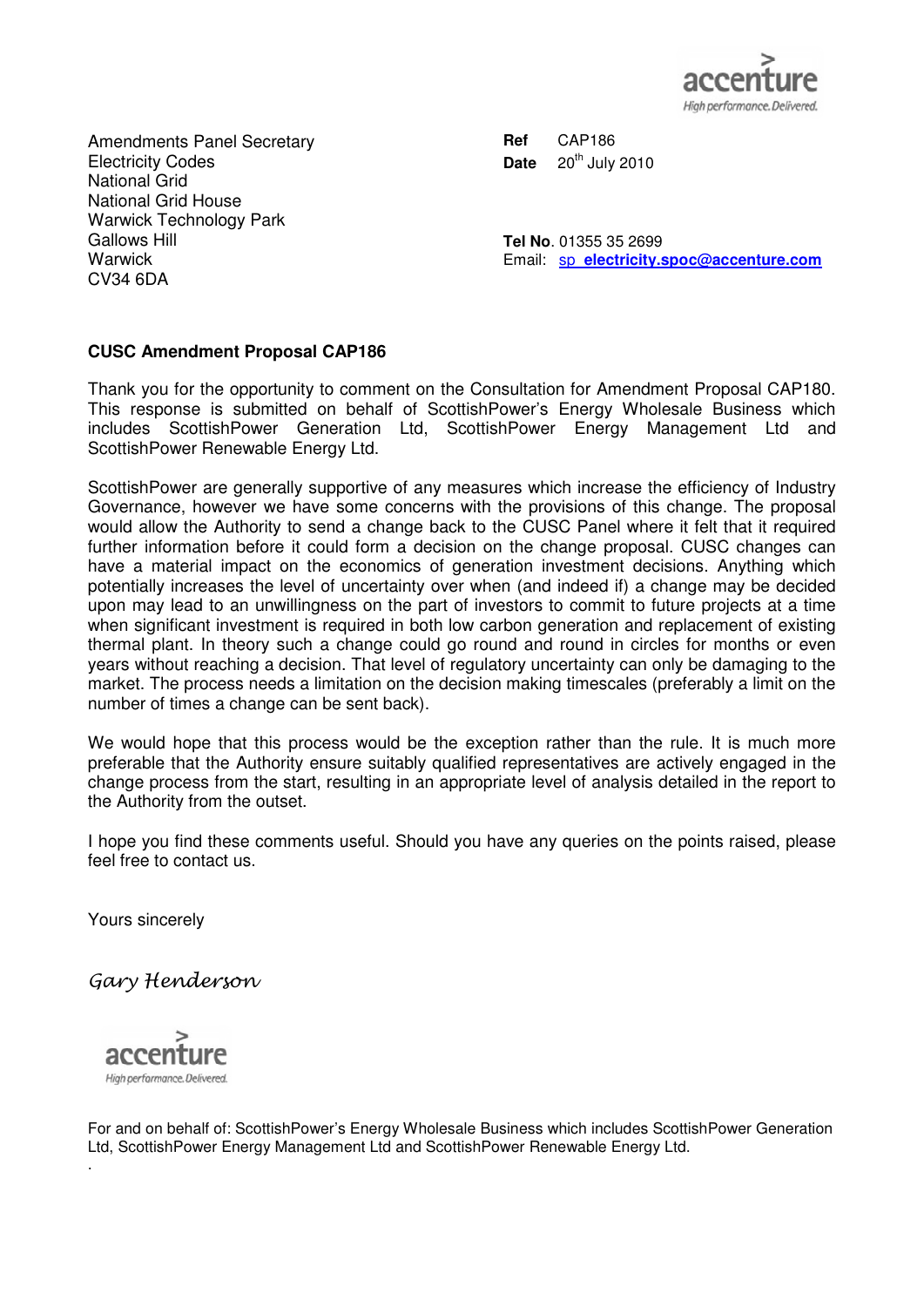

Drax Power Station • Selby • North Yorkshire • YO8 8PH • T. +44 (0)1757 618381 • F. +44 (0)1757 618504

FAO Alex Thomason Commercial National Grid National Grid House Warwick Technology Park Gallows Hill **Warwick** CV34 6DA

5<sup>th</sup> August 2010

Dear Alex,

#### **CAP186 Code Governance Review: Send Back Process**

Drax Power Limited ("Drax") is the operating subsidiary of Drax Group plc and the owner and operator of Drax Power Station in North Yorkshire. In March 2009, Drax acquired an electricity supply business, Haven Power Limited ("Haven"); Haven supplies some 27,000 small and medium sized business customers and provides an alternative route to market for some of Drax's power output.

Drax welcomes this opportunity to comment on the implementation of Licence changes that have resulted from the conclusions of Ofgem's Code Governance Review. Generally, Drax supports the approach taken by National Grid in implementing the send back process, including the implementation timetable.

Drax continues to believe that the industry, via industry code processes, should retain responsibility for the analysis contained within Amendment reports. The new send back process developed as part of the Code Governance Review will ensure that the industry remains responsible for updating such analysis after the final report has been sent to the Authority for determination; this is a welcome move. However, it will be important for Code Administrators to continue to promote efficiency in industry code processes by encouraging Ofgem to engage with the industry (via Panel and Working Group meetings) to ensure relevant considerations are captured as early as possible, rather than relying on the send back process at a later stage.

Drax has concerns over the lack of detail on the interaction between the send back process and the current Amendment process. The CAP186 Amendment does not appear to contain *any* detail on the process that proposals shall follow when they have been sent back to the Panel. Whilst this may create flexibility in the approach the Panel could take, it is not clear at which stage a given proposal would reenter the Amendment process and what actions the Panel will be *expected* to take; for example:

- How would, and under what circumstances could, Working Groups be reconvened?
- If Working Groups were to be reconvened, would they comprise of the same members or an equally "qualified" group of industry experts?
- If the analysis is updated, will the wider industry be consulted on the new analysis?
- Will the Panel provide a new recommendation to the Authority, based upon any new analysis and / or responses from wider industry consultation?

Drax believes that any changes or additions to the analysis contained within the original report sent to the Authority for determination should be subject to industry consultation. Further to this, Drax believes that